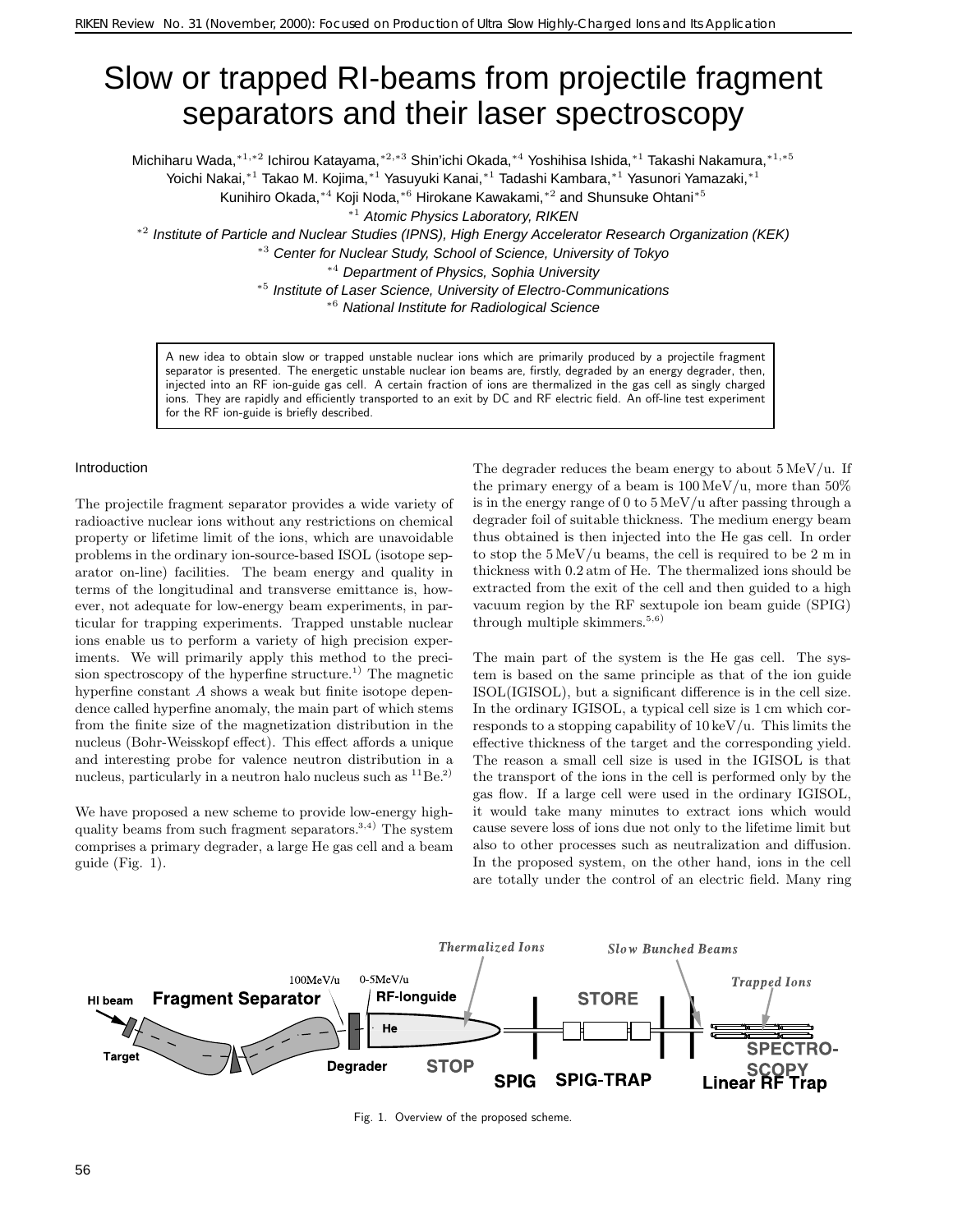electrodes are placed in the cell, which produces a superposition of a DC field and an RF field (RF ion guide). The DC field gives the ions a relatively high velocity in order to quickly exit the cell and the RF field focuses the ion beam to the small exit hole.This allows the use of a large-size gas cell and a small exit hole.

## Simulation

An analytical evaluation based on the pseudo potential method was performed for an estimation of the average focusing effect of the RF field. The equation of the motion of an ion in the RF ion guide in friction model is

$$
m\ddot{r} + \frac{e}{\mu}\dot{r} = -e\nabla\phi\cos\Omega t,\tag{1}
$$

where m is mass, r coordinate, e charge,  $\mu$  mobility,  $\phi$  potential of the RF field and  $\Omega$  angular frequency of the RF. The velocity relaxation time  $\tau_v$  is

$$
\tau_v = \mu \frac{m}{e} = \mu_0 \frac{760}{P} \frac{m}{e},\tag{2}
$$

where  $\mu_0$  is the normalized mobility. The  $\mu_0$  of ions in He gas is experimentally known to be  $\sim 20 \,\mathrm{cm}^2/\mathrm{Vs}$ . Thus Eq. (1) is rewritten in

$$
\ddot{r} + \frac{1}{\tau_v} \dot{r} = \frac{e}{m} E \cos \Omega t.
$$
 (3)

The average motion is described to be

$$
\ddot{r}_{av} + \frac{1}{\tau_v} \dot{r}_{av} = -\frac{e^2}{4m\Omega^2} \nabla E^2 \left( \frac{1}{1 + 1/(\tau_v^2 \Omega^2)} \right). \tag{4}
$$

If we assume the form of the RF potential as a quadrupole with a distance of adjacent electrodes  $r_0$  and terminal voltage  $V$ , the effective electric field due to the RF potential is

$$
E_{\text{eff}} = \frac{8e\tau_v^2}{m(\Omega^2\tau_v^2 + 1)} \frac{V^2}{r_0^3} \left(\frac{r}{r_0}\right). \tag{5}
$$

In the present case the relaxation time is the order of ns, much shorter than the period of RF.Then the effective field is

$$
E_{\text{eff}} \approx \frac{8e\tau_v^2}{m} \frac{V^2}{r_0^3} \left(\frac{r}{r_0}\right) = \frac{8m\mu^2}{e} \frac{V^2}{r_0^3} \left(\frac{r}{r_0}\right). \tag{6}
$$

It is not dependent on the frequency. In general, heavier ions in lower pressure can be driven in an weaker RF field.

Numerical simulations were performed for the RF ion-guide system. A single ion motion in the electric field was traced by the Runge-Kutta integration method. The effect of gas collision was taken into account by the Monte Carlo method. The kinematics of each collision was simulated in two different ways.In the simpler one, isotropic scattering at the center of the mass system was assumed and the mean free path was chosen to emulate the experimental value of the ion mobility in He gas ( $\sim 20 \,\mathrm{cm}^2/\mathrm{Vs}$  at 760 Torr). In the more complex one, a classical scattering model in a semi-empirical potential, which was determined by Mason and Schamp from



Fig. 2. Typical ion trajectry in the RF ion-guide.

their mobility measurements,<sup>7)</sup> was used. A typical trajectory of an ion in the RF ion guide is shown in Fig.2.

#### Test experiment

A test bench for the RF ion-guide system with a gas cell of 60 cm in length has been constructed at KEK-Tanashi and then moved to RIKEN. In order to clarify the effect of RF electric field in the ion-guide gas cell, a test gas cell of 30 cm in length was prepared.In the test cell, 80 pieces of electrodes with an interval of 2.5 mm are placed and an RF voltage with a different DC offset is applied to the each electrode. Figure 3 shows a schematic diagram of the gas cell. Metallic ions were created in the small cell by irradiation of a pulsed YAG laser. The ions are, then, injected into the RF ion-guide cell by a gas flow.The source ion current was monitored throughout the measurement for normalization.A typical current of 100 pA was obtained under an irradiation frequency of 10 Hz and a gas flow rate of 3 Torr  $1/s$ . The transported ions were detected by a Faraday cup which is located at the downstream of the RF electrodes.



Fig. 3. Test RF ion-guide gas cell.